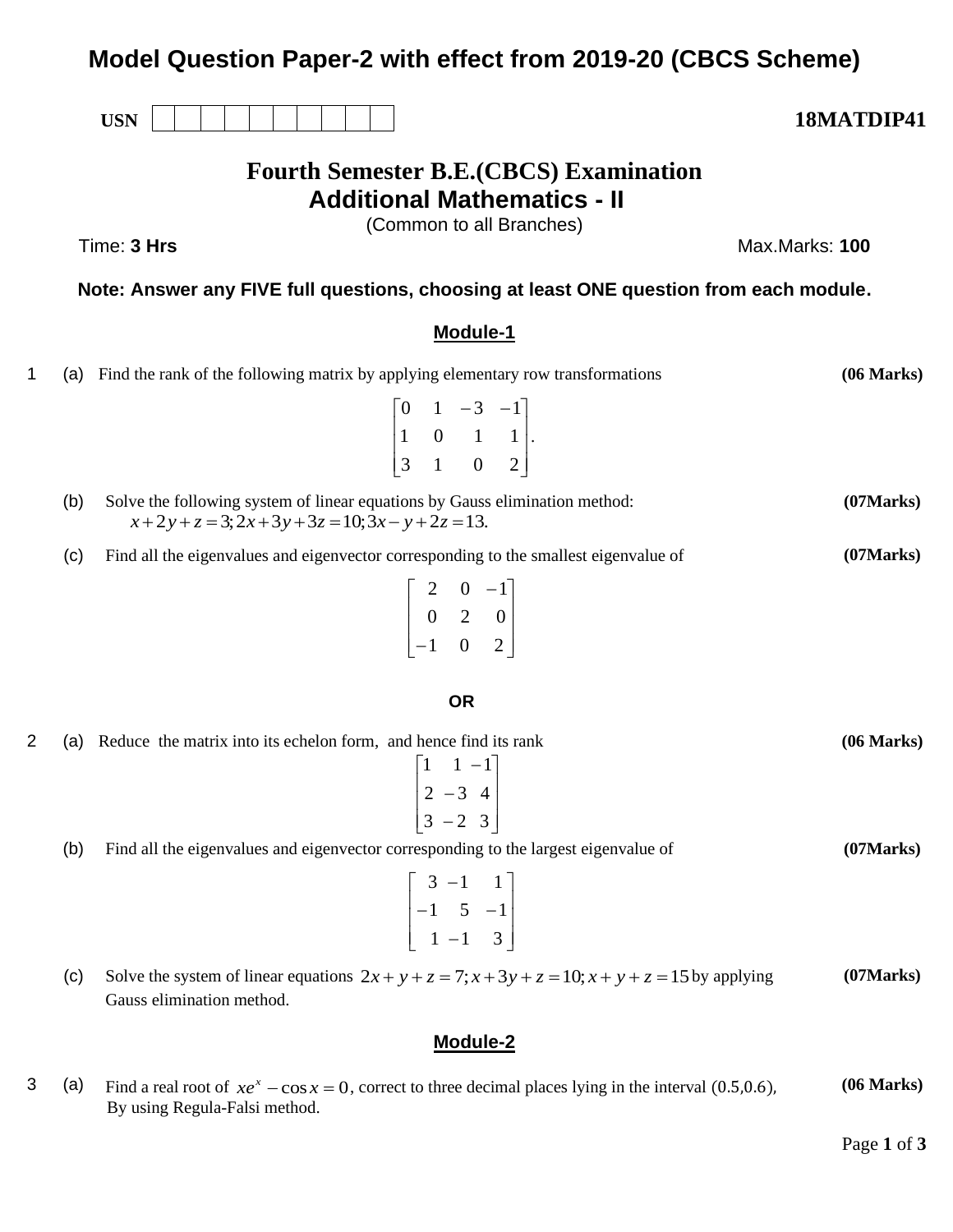# **18MATDIP41**

|   | (b) | Use an appropriate interpolation formula to compute $f(6)$ using the following data                                                       |                       |             |             |             |             |             |             |   |            | (07 Marks) |
|---|-----|-------------------------------------------------------------------------------------------------------------------------------------------|-----------------------|-------------|-------------|-------------|-------------|-------------|-------------|---|------------|------------|
|   | (c) | Evaluate $\int_{0}^{\pi/2} \sqrt{\sin x} dx$ using Simpson's $(1/3)^{rd}$ rule, taking 10 equal parts.                                    |                       |             | х<br>f(x)   | $-1$        |             | 3<br>$-1$   | 4           | 5 |            | (07 Marks) |
|   |     |                                                                                                                                           |                       |             |             |             | <b>OR</b>   |             |             |   |            |            |
| 4 | (a) | Find a real root of the equation $x \sin x + \cos x = 0$ , near $x = \pi$ correct to four decimal places,<br>using Newton-Raphson method. |                       |             |             |             |             |             |             |   | (06 Marks) |            |
|   | (b) | Use an appropriate interpolation formula to compute $f(0.15)$ using the following data:                                                   |                       |             |             |             |             |             |             |   |            | (07 Marks) |
|   |     |                                                                                                                                           | $\mathcal{X}$<br>f(x) | 0.1<br>2.68 | 0.2<br>3.04 | 0.3<br>3.38 | 0.4<br>3.68 | 0.5<br>3.96 | 0.6<br>4.21 |   |            |            |
|   | (c) | Use Weddle's rule to evaluate $\int_{0}^{1} \frac{xdx}{1+x^2}$ , by taking seven ordinates.                                               |                       |             |             |             |             |             |             |   |            | (07 Marks) |

## **Module-3**

5 (a) Solve: 
$$
(D^3 - D^2 - 4D - 4)y = 0
$$
. (06 Marks)  
\n(b) Solve:  $\frac{d^2y}{dx^2} + 4\frac{dy}{dx} + 5y = 2\cosh x$ . (07 Marks)

(b) Solve: 
$$
\frac{d^2y}{dx^2} + 4\frac{dy}{dx} + 5y = 2\cosh x.
$$

\n(c) Solve: 
$$
y'' - 4y = \cos 2x.
$$

\n(07 Marks)

**OR**

6 (a) Solve:  $(D^4 + 4D^3 - 5D^2 - 36D - 36)y = 0$ . (06 Marks) (b) Solve:  $y'' + 5y' + 6y = e^{-2x}$ . **(07Marks)** (c) Solve:  $(D^2 + 5D + 6)y = \sin x$ . (07Marks)

# **Module-4**

| 7 (a) | Form the partial differential equation by eliminating the arbitrary function from | (06 Marks) |  |
|-------|-----------------------------------------------------------------------------------|------------|--|
|       | $z = y^2 + 2f\left(\frac{1}{x} + \log y\right).$                                  |            |  |